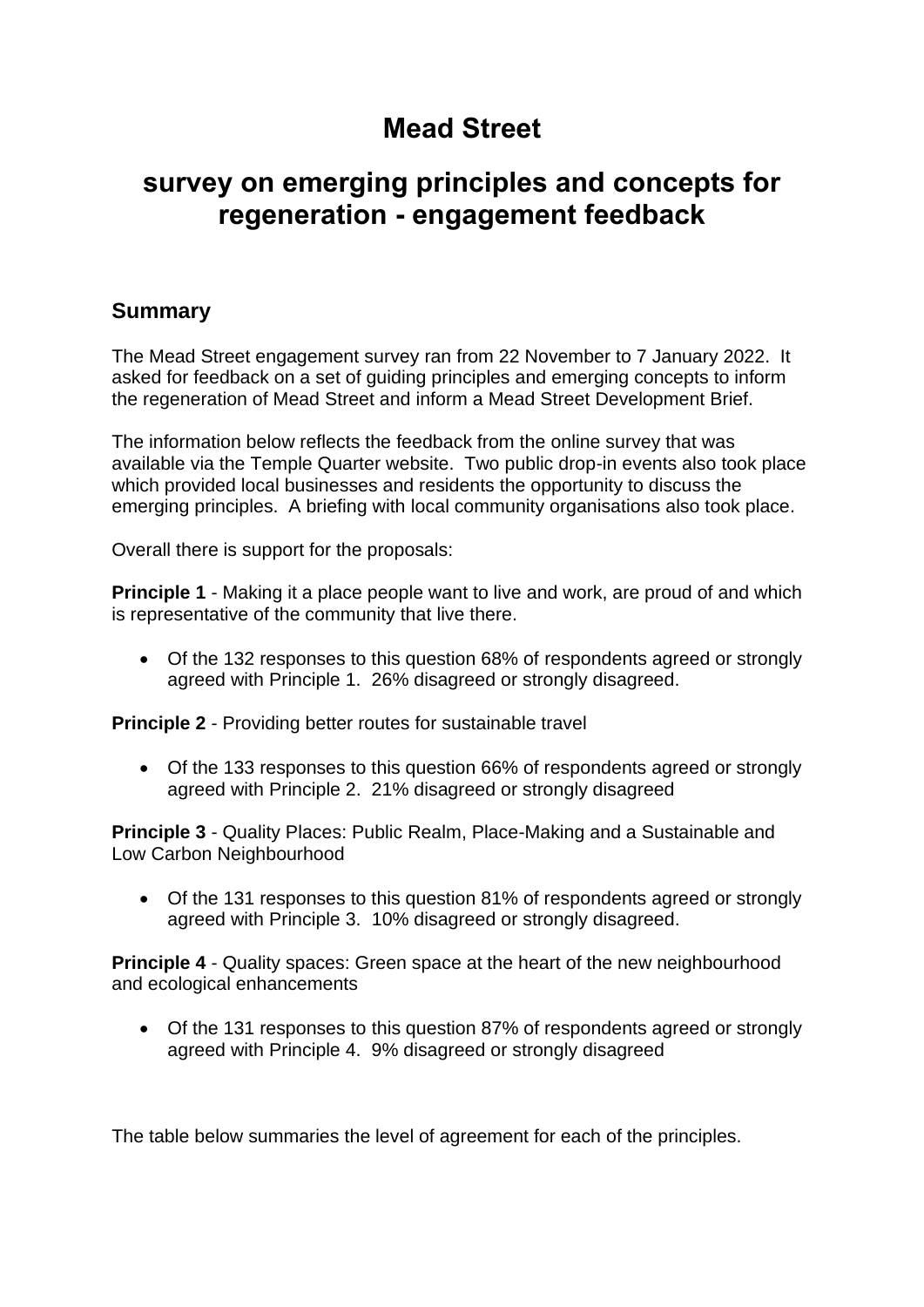

The summary report below details the feedback from the engagement to the 4 principles. It also includes feedback received to the Constraints and Opportunities map and Emerging Concepts and Principles map that formed part of the engagement.

#### **Principle 1 - Making it a place people want to live and work, are proud of and which is representative of the community that live there.**

Of the 132 responses to this question 68% of respondents agreed or strongly agreed with Principle 1. 26% disagreed or strongly disagreed.

| 1. To what extent do you agree or disagree with Guiding Principle 1? (Making it a<br>place people want to live and work, are proud of and which is representative of the<br>community that live there) |                |  |                                   |                                 |
|--------------------------------------------------------------------------------------------------------------------------------------------------------------------------------------------------------|----------------|--|-----------------------------------|---------------------------------|
| <b>Answer Choices</b>                                                                                                                                                                                  |                |  | <b>Response</b><br><b>Percent</b> | <b>Response</b><br><b>Total</b> |
|                                                                                                                                                                                                        | Strongly agree |  | 27.27%                            | 36                              |
|                                                                                                                                                                                                        | Agree          |  | 40.91%                            | 54                              |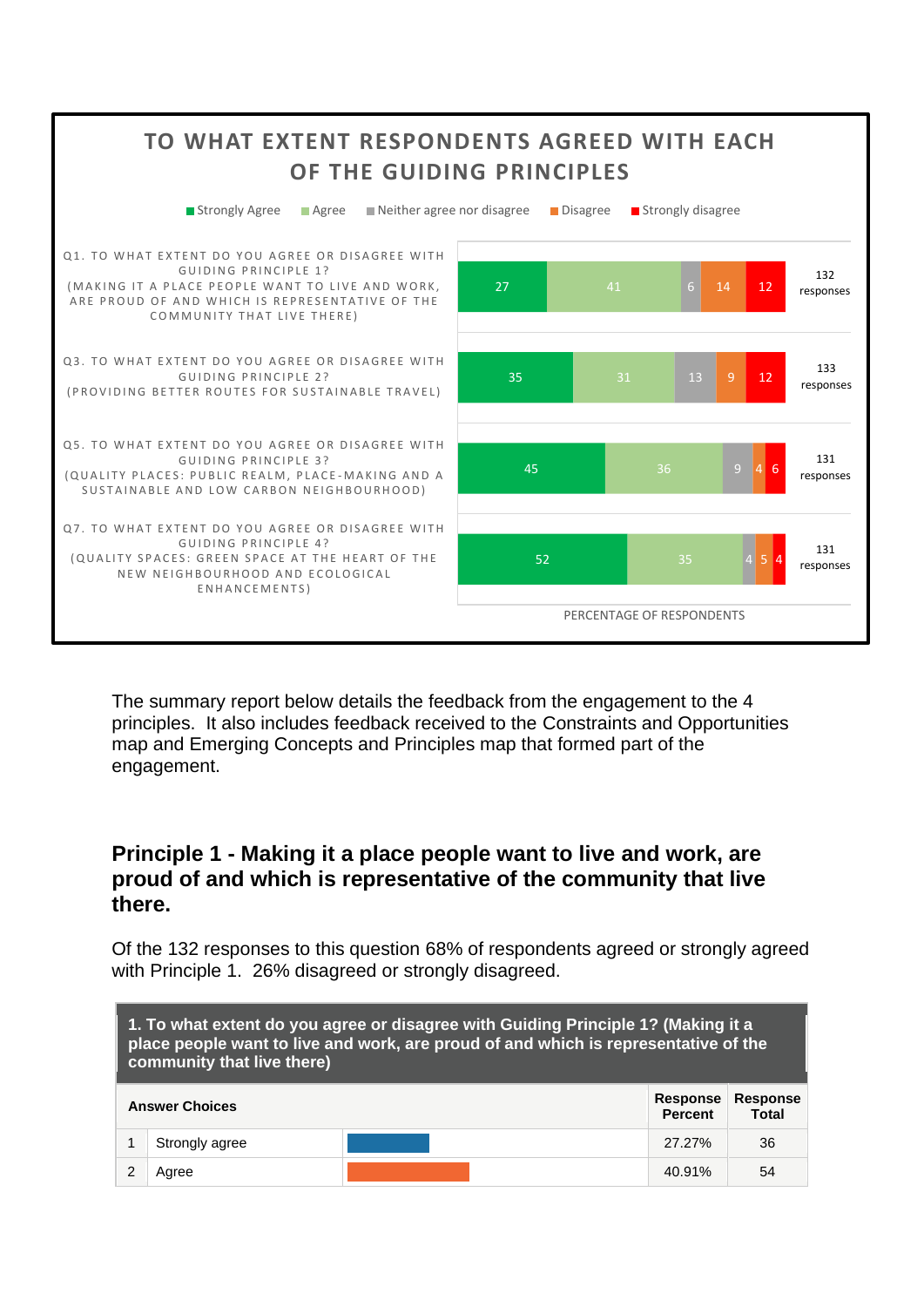| 1. To what extent do you agree or disagree with Guiding Principle 1? (Making it a<br>place people want to live and work, are proud of and which is representative of the<br>community that live there) |                            |  |           |    |
|--------------------------------------------------------------------------------------------------------------------------------------------------------------------------------------------------------|----------------------------|--|-----------|----|
| 3                                                                                                                                                                                                      | Neither agree nor disagree |  | 6.06%     | 8  |
| 4                                                                                                                                                                                                      | <b>Disagree</b>            |  | 13.64%    | 18 |
| 5                                                                                                                                                                                                      | Strongly disagree          |  | $12.12\%$ | 16 |

89 respondents submitted comments about Principle 1. The main themes were as follows:

- o There is support for regeneration of the area with many seeing the need to make changes.
- o Concerns were expressed about the height and density of the development and the fact that infrastructure and services are needed to support an increased population. Concerns were also expressed about the impact on existing businesses, increased traffic congestion and the impact on the Totterdown escarpment.
- o Some comments referenced that too dense or too high buildings were detrimental to health and wellbeing or would mean that there wasn't the mix of services, space, or facilities for a cohesive community.

The frequency of topics mentioned from comments submitted about Principle 1 includes: (please note that the number of topics is more than the number of comments received as some respondents covered multiple topics in their replies):

- The need for Infrastructure/local amenities/community cohesion x 29
- Don't build too high and/or too densely x 22
- Concerns due to congestion/pollution/parking/traffic x 11
- Ensure there is enough social housing/affordable/community led x 11
- Importance of preserving the Totterdown escarpment x 8
- Comments about employment x 6
- Support for mixed use x 6
- Protect existing businesses x 6
- Greening x 5
- Examples of good schemes that would fit here x 5
- Meaning of sustainability x 4
- Comments about development in wider area x 3
- Unsuitable for housing x 3
- Density over height x 3
- Negative reaction to students/campus x 3
- Negative Health and wellbeing (linked to high rise/dense development) x 3
- Other comments x 11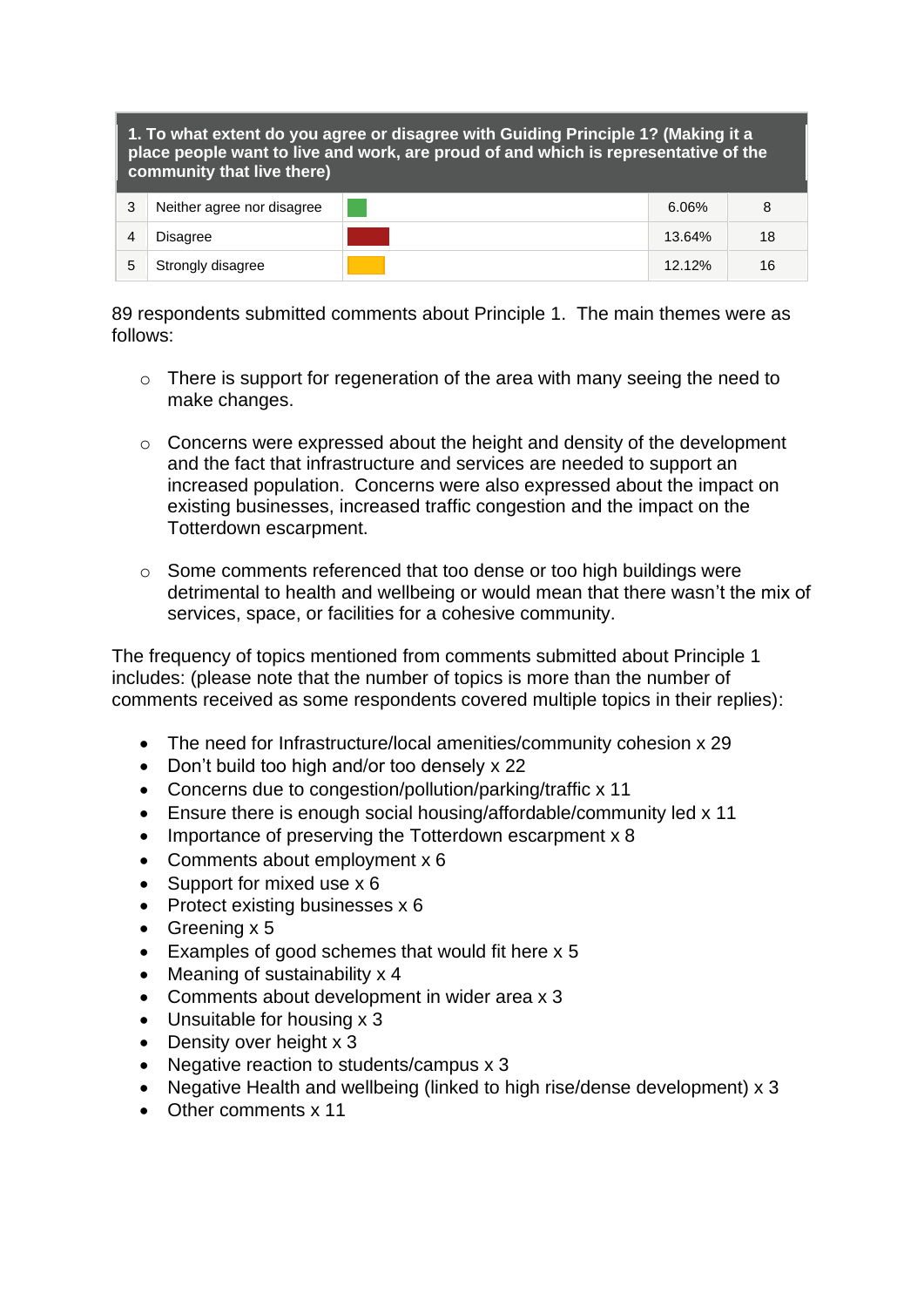

## **Principle 2 - Providing better routes for sustainable travel**

Of the 133 responses to this question 66% of respondents agreed or strongly agreed with Principle 2. 21% disagreed or strongly disagreed.

| 3. To what extent do you agree or disagree with Guiding Principle 2? (Providing better<br>routes for sustainable travel) |                            |  |                            |                          |
|--------------------------------------------------------------------------------------------------------------------------|----------------------------|--|----------------------------|--------------------------|
| <b>Answer Choices</b>                                                                                                    |                            |  | Response<br><b>Percent</b> | <b>Response</b><br>Total |
| 1                                                                                                                        | Strongly agree             |  | 35.34%                     | 47                       |
| 2                                                                                                                        | Agree                      |  | 30.83%                     | 41                       |
| 3                                                                                                                        | Neither agree nor disagree |  | 12.78%                     | 17                       |
| 4                                                                                                                        | <b>Disagree</b>            |  | $9.02\%$                   | 12                       |
| 5                                                                                                                        | Strongly disagree          |  | 12.03%                     | 16                       |

83 respondents submitted comments about Principle 2. The main themes were as follows:

o Concerns were expressed that adding more residents to the area and making it a low parking neighbourhood might result in increased congestion and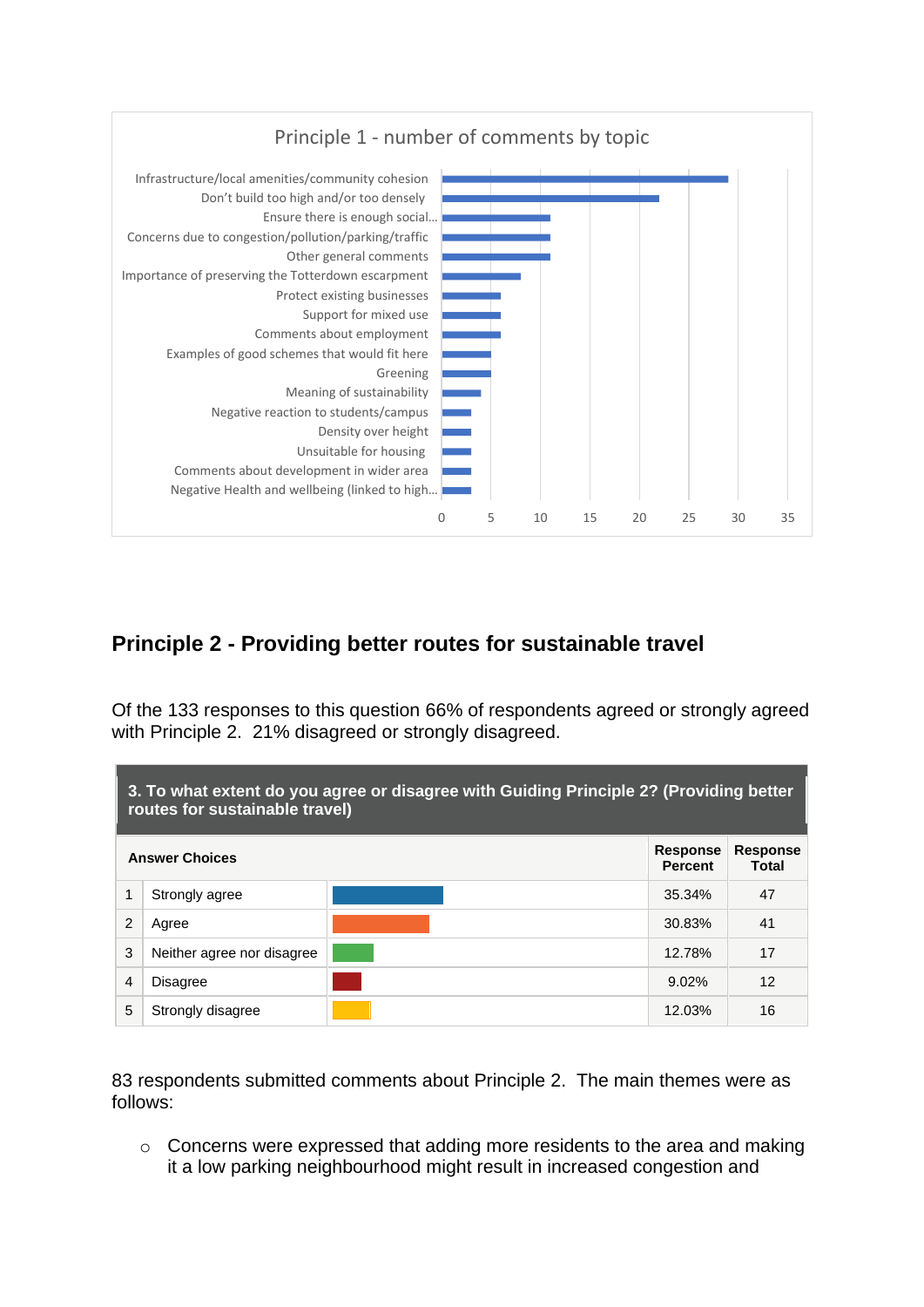parking competition in surrounding areas.

- o St Luke's Road was highlighted by respondents as being dangerous for pedestrians and cyclists, particularly the tunnel section underneath the railway bridge.
- o Scepticism was expressed over the effectiveness of mass transit proposals.
- o There was general support expressed for the active travel routes proposed, including for use of segregated cycle lanes in the locality.

The frequency of topics mentioned from comments submitted about Principle 2 includes (please note that the number of topics is more than the number of comments received as some respondents covered multiple topics in their replies):

- Does not support low parking neighbourhood proposals x 19
- Improvements to St Luke's Road needed (as dangerous for pedestrians/cyclists) x 13
- Concerns about mass transit proposals x 10
- Segregated cycle lanes Positive x 8
- Support for improved cycling/pedestrian facilities & active travel proposals x 9
- Proposals will increase traffic in the area x 9
- Support for low parking neighbourhood proposals x 8
- RPZs needed to prevent overspill parking x 5
- Pedestrian & cycle access is already good along Mead Street x 4
- Clarence Road & York Road should be combined x 3
- Pedestrian improvements on York Road needed x 3
- Existing cycle lanes in surrounding area not being used properly x 3
- CAZ comment x 3
- Prioritise pedestrians & crossings on St Luke's Road x 2
- Consider wheelchair users when making changes x 2
- Local car chare scheme suggestion x 2
- Support for southern gateway to Temple Meads x 2
- Improved junctions/connections for cycling & walking x 2
- These roads are essential for businesses x 2
- Reduce housing density x 2
- Include safe bike storage in proposals x 2
- Not enough space to reduce road size x 2
- Negative towards cyclists x 2
- General comment x 12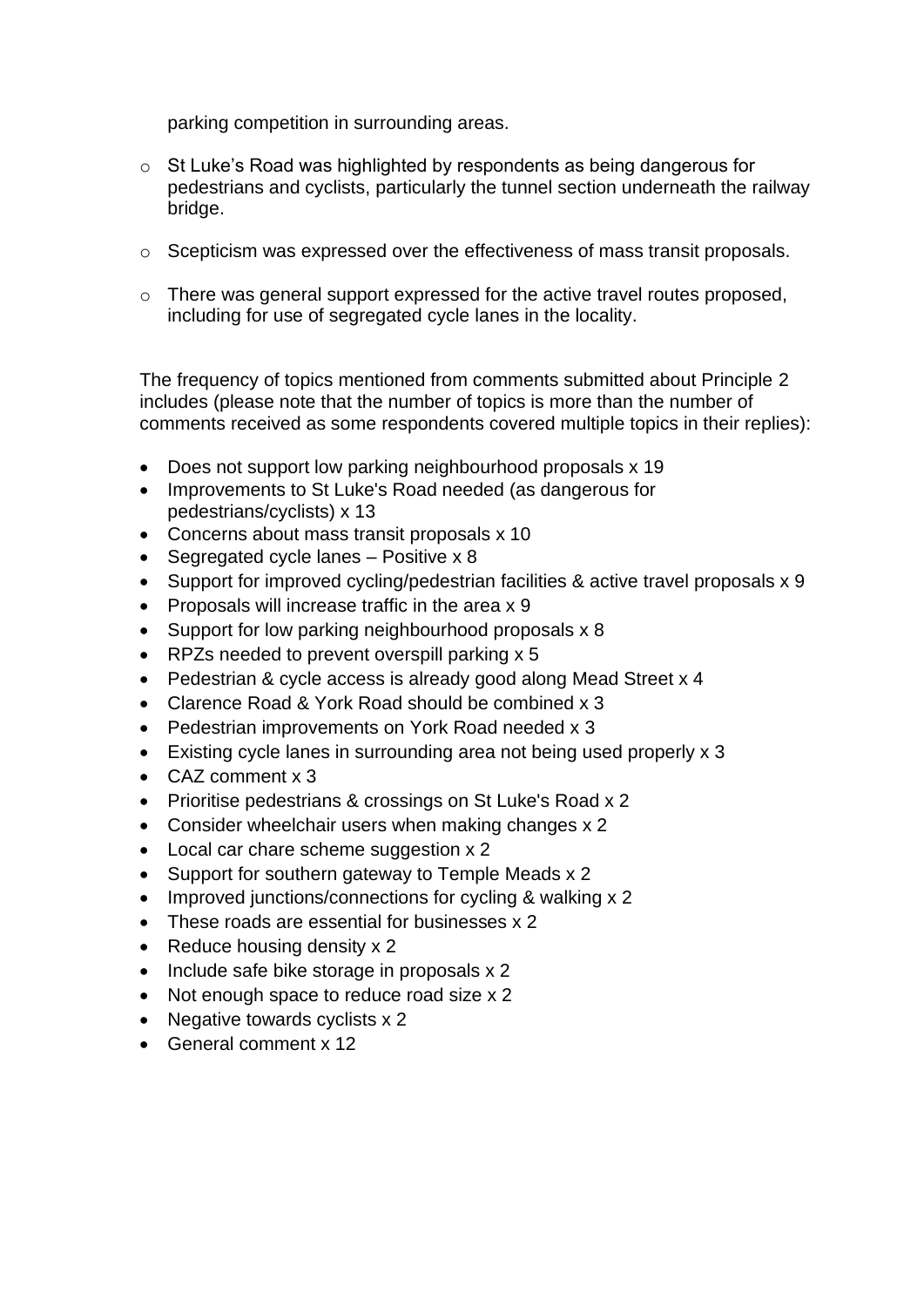

### **Principle 3 - Quality Places: Public Realm, Place-Making and a Sustainable and Low Carbon Neighbourhood**

Of the 131 responses to this question 81% of respondents agreed or strongly agreed with Principle 3. 10% disagreed or strongly disagreed.

| 5. To what extent do you agree or disagree with Guiding Principle 3? (Quality Places:<br>Public Realm, Place-Making and a Sustainable and Low Carbon Neighbourhood) |                            |                                   |                          |    |
|---------------------------------------------------------------------------------------------------------------------------------------------------------------------|----------------------------|-----------------------------------|--------------------------|----|
| <b>Answer Choices</b>                                                                                                                                               |                            | <b>Response</b><br><b>Percent</b> | <b>Response</b><br>Total |    |
|                                                                                                                                                                     | Strongly agree             |                                   | 45.04%                   | 59 |
| 2                                                                                                                                                                   | Agree                      |                                   | 35.88%                   | 47 |
| 3                                                                                                                                                                   | Neither agree nor disagree |                                   | 9.16%                    | 12 |
| 4                                                                                                                                                                   | <b>Disagree</b>            |                                   | $3.82\%$                 | 5  |
| 5                                                                                                                                                                   | Strongly disagree          |                                   | $6.11\%$                 | 8  |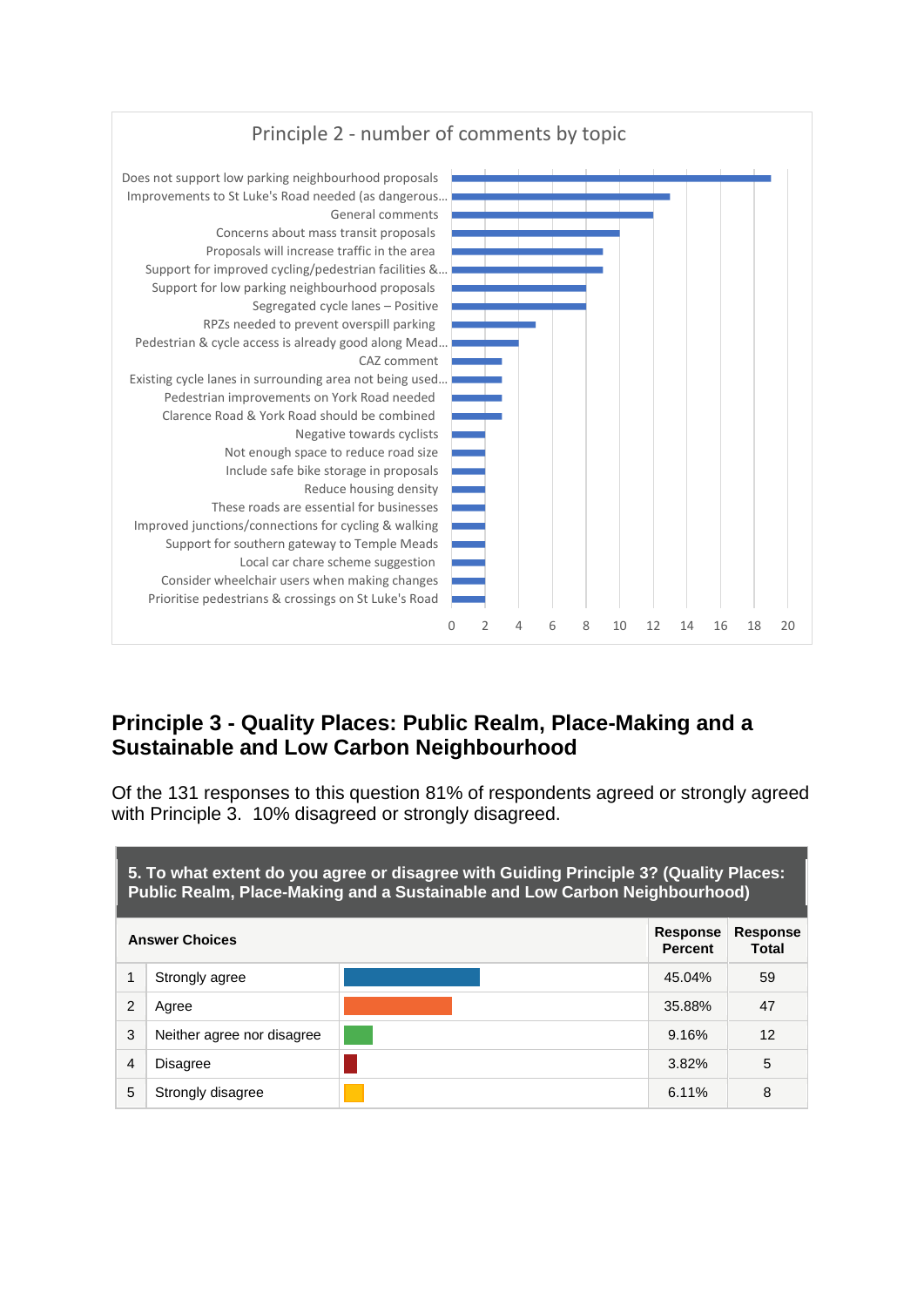58 respondents submitted comments about Principle 3. The main themes were as follows:

- o Respondents highlighted the need to consider additional facilities and infrastructure needed to support any future development. This included things like schools, shops, youth facilities, and surgeries that would be needed to support additional residents in the area and create a cohesive community. Freedog was highlighted as something important to the community.
- o The need for more green space and to protect/plant trees was highlighted, as well as the need to plan any green space well so it is accessible and not shaded by buildings.
- o Whilst respondents generally agreed with having sustainability targets, they expressed a desire for them to be more tangible and measurable to ensure a sustainable and low carbon neighbourhood is delivered.

The frequency of topics mentioned from comments submitted about Principle 3 includes (please note that the number of topics is more than the number of comments received as some respondents covered multiple topics in their replies):

- Needs sense of community/facilities/infrastructure x 18
- Importance of green Space/trees x 7
- Making commitments happen/targets needed x 7
- Policies/actions which conflict Carbon Neutral/heat network/cars x 5
- Protect existing businesses x 4
- Comments on landscape/urban planning x 4
- Suggestions for /Solar/Electric charging x 3
- Busy traffic/cars x 3
- Other more appropriate places/don't change here x 3
- Make ground floor uses effective/affordable x 2
- Accessibility x 2
- Good location x 2
- Other comments x 6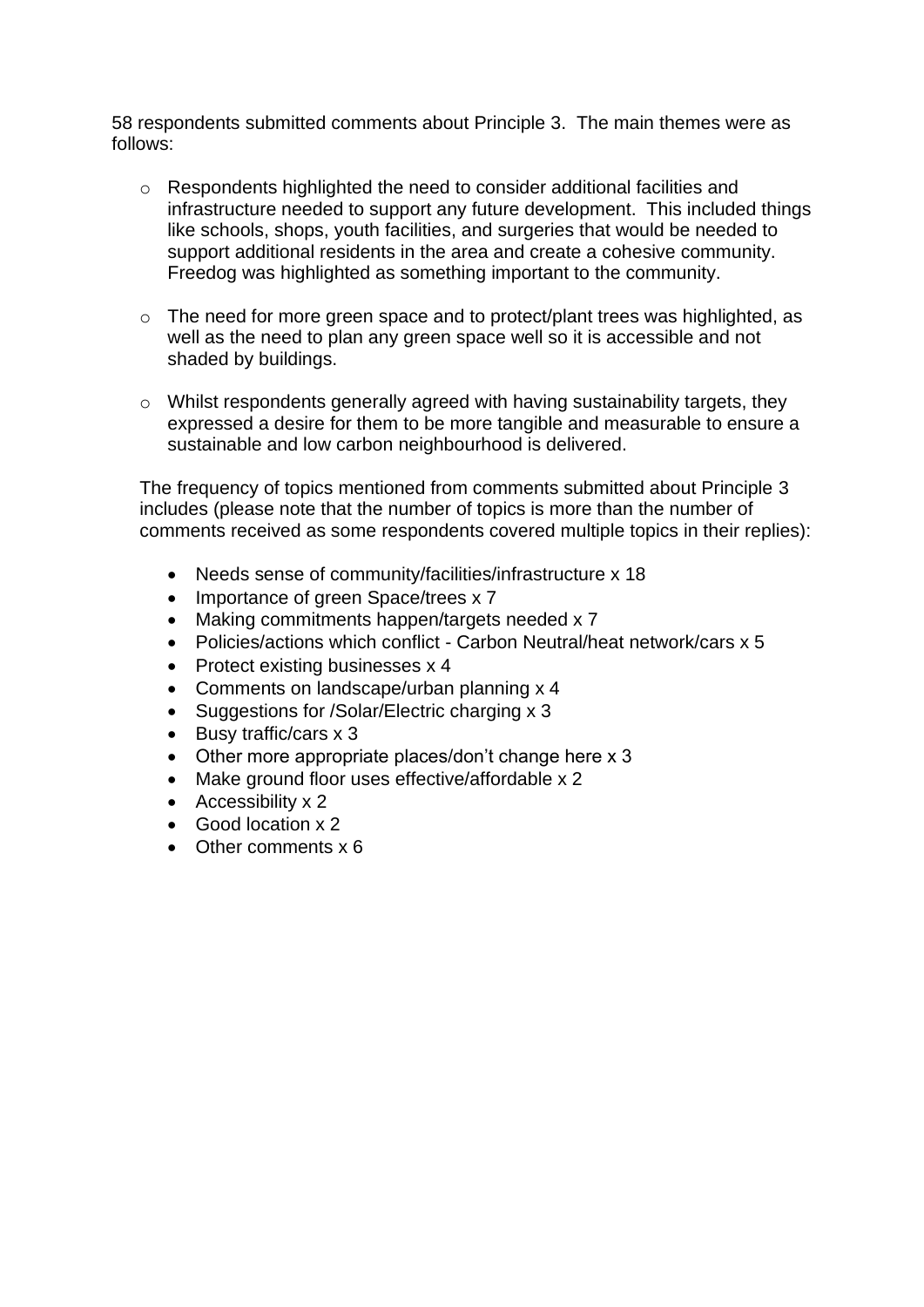

### **Principle 4 - Quality spaces: Green space at the heart of the new neighbourhood and ecological enhancements**

Of the 131 responses to his question 87% of respondents agreed or strongly agreed with Principle 4. 9% disagreed or strongly disagreed.

| 7. To what extent do you agree or disagree with Guiding Principle 4? (Quality spaces:<br>Green space at the heart of the new neighbourhood and ecological enhancements) |                            |  |                                   |                          |
|-------------------------------------------------------------------------------------------------------------------------------------------------------------------------|----------------------------|--|-----------------------------------|--------------------------|
|                                                                                                                                                                         | <b>Answer Choices</b>      |  | <b>Response</b><br><b>Percent</b> | <b>Response</b><br>Total |
|                                                                                                                                                                         | Strongly agree             |  | 51.91%                            | 68                       |
| 2                                                                                                                                                                       | Agree                      |  | 35.11%                            | 46                       |
| 3                                                                                                                                                                       | Neither agree nor disagree |  | $3.82\%$                          | 5                        |
| 4                                                                                                                                                                       | <b>Disagree</b>            |  | 5.34%                             | 7                        |
| 5                                                                                                                                                                       | Strongly disagree          |  | 3.82%                             | 5                        |

48 respondents submitted comments about Principle 4. The main themes were as follows:

o Comments were generally supportive of proposals to have green space at the heart of the new neighbourhood.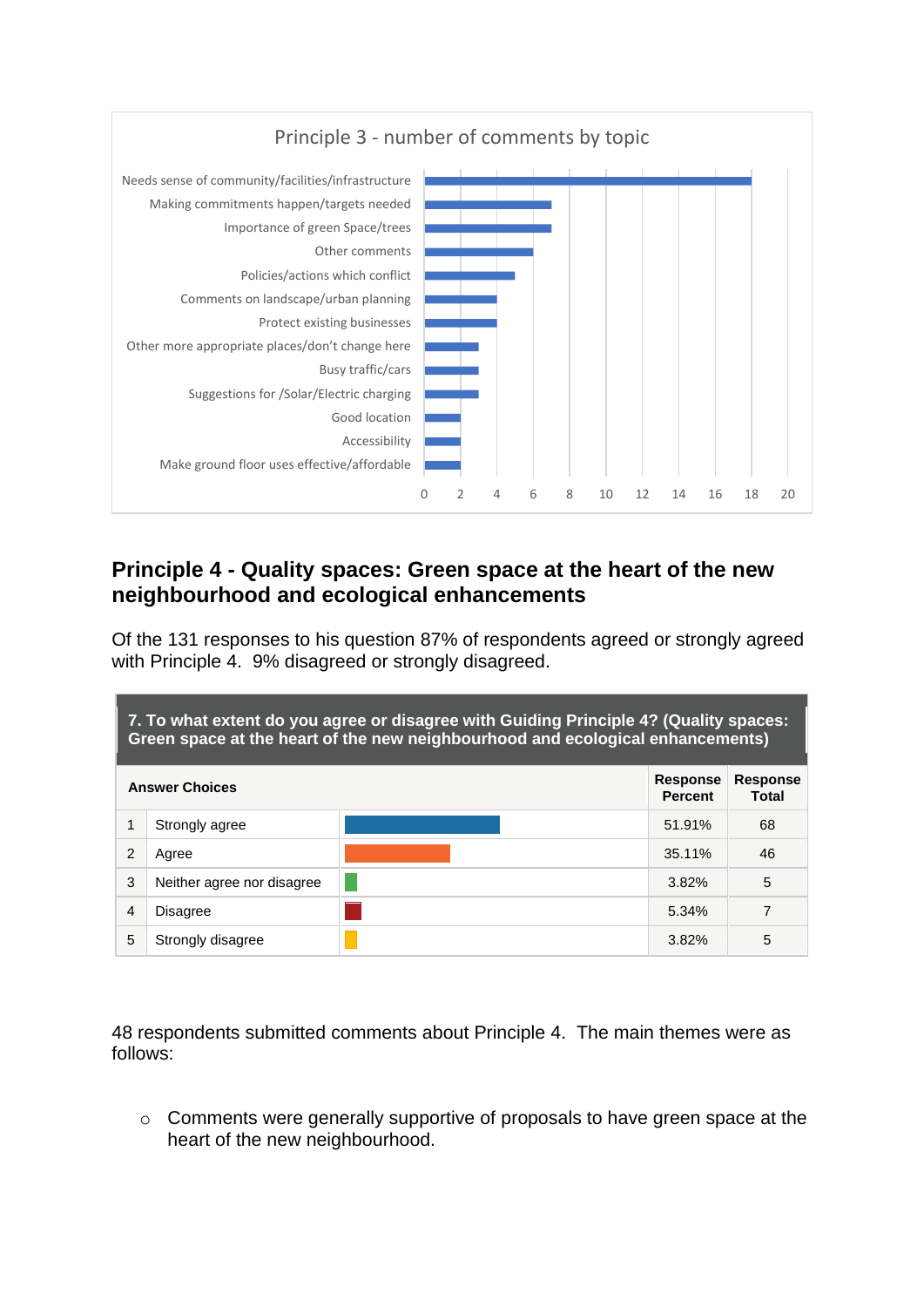- o A desire for proposals to be more ambitious was also expressed, particularly regarding biodiversity targets.
- o Respondents highlighted that the green space at heart of the development should be open to all in the community and serve a different purpose to Victoria Park.

The frequency of topics mentioned from comments submitted about Principle 4 includes: (please note that the number of topics is more than the number of comments received as some respondents covered multiple topics in their replies)

- Support for more green space x 10
- Proposals are not ambitious enough x 10
- Green space that provides wider benefits x5
- Make any green space communal/open to all x 4
- Victoria Park already provides a large open green space nearby x 4
- Green space won't work well trapped in this space x 3
- Keep existing trees x 3
- Comments about water drainage x 3
- Don't limit to a green space at the centre x 3
- Consider maintenance x 3
- Roof garden x 2
- Development will damage view from Richmond Street/Totterdown x 2
- Other comments x 9

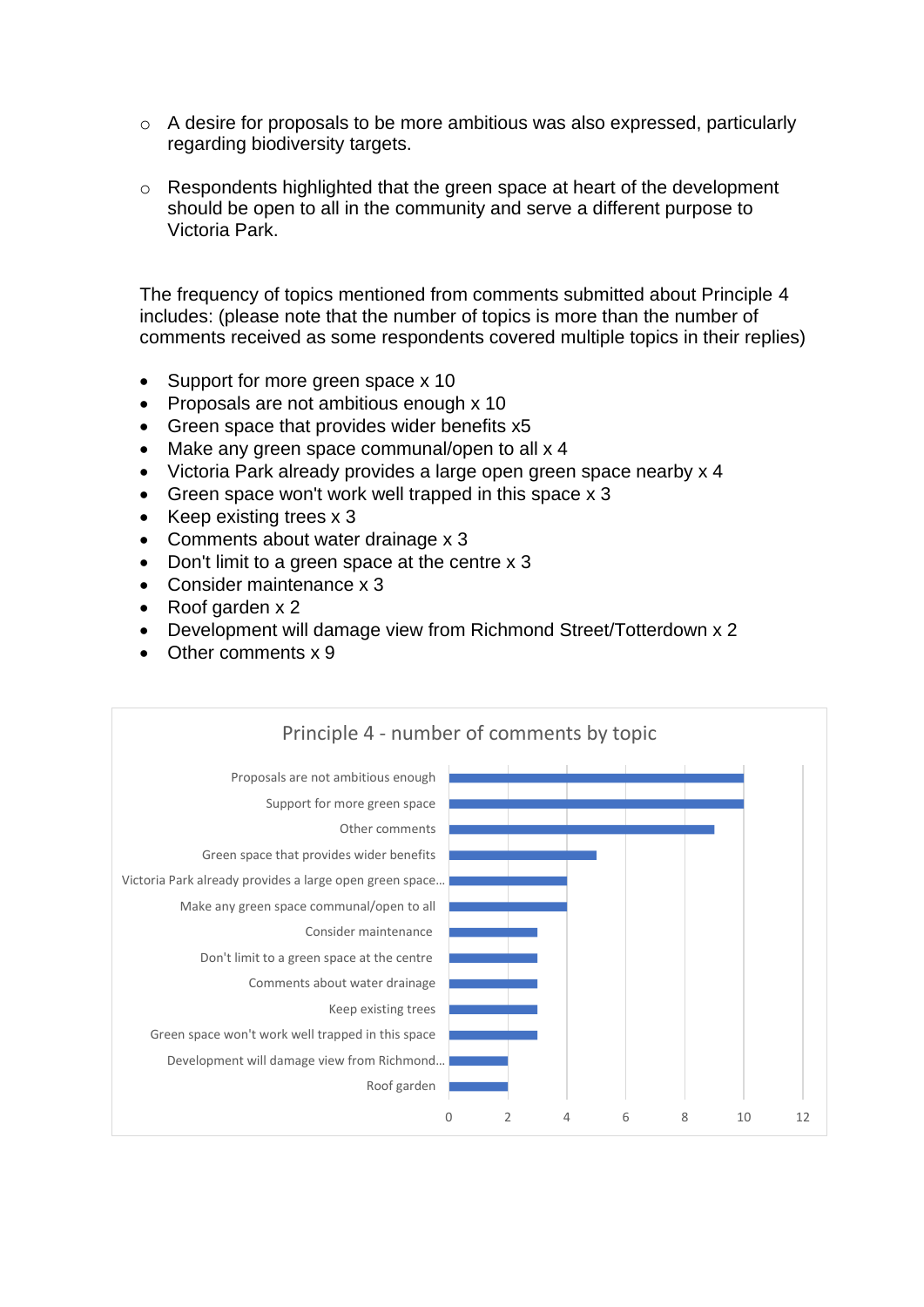### **Constraint and opportunities map and Emerging concepts and principles map**

Respondents were also asked to comment on two maps – one detailing constraints and opportunities and the other showing emerging concepts and principles.

#### **Constraints and Opportunities**

92 respondents submitted comments about this map. The main themes were as follows:

- o Many respondents to this question expressed concerns associated with the height of any proposed development and the impact tall buildings would have on important city views, particularly the Totterdown escarpment.
- o Opportunities to improve Langton Bridge to make it more accessible were highlighted.

The frequency of topics mentioned from comments submitted includes: (please note that the number of topics is more than the number of comments received as some respondents covered multiple topics in their replies)

- Building height should be restricted/is a risk to important city views x 41
- Improvements to St Luke's Road x 10
- Improvements to Langton Bridge improvement x 10
- Clean Air Zone implications x 9
- Not supportive of changes x 5
- Improve York Road x 4
- lack of local amenities to support changes x 4
- Support for green space within development x 4
- Support high rise/high density building here x 3
- Need for parking controls if development goes ahead x 3
- Support for existing businesses x 3
- Need for parking controls if development goes ahead x 3
- Support Whitehouse Street/Mead Street active travel route x 2
- Big green space in middle of development not needed x 2
- Other comments x 17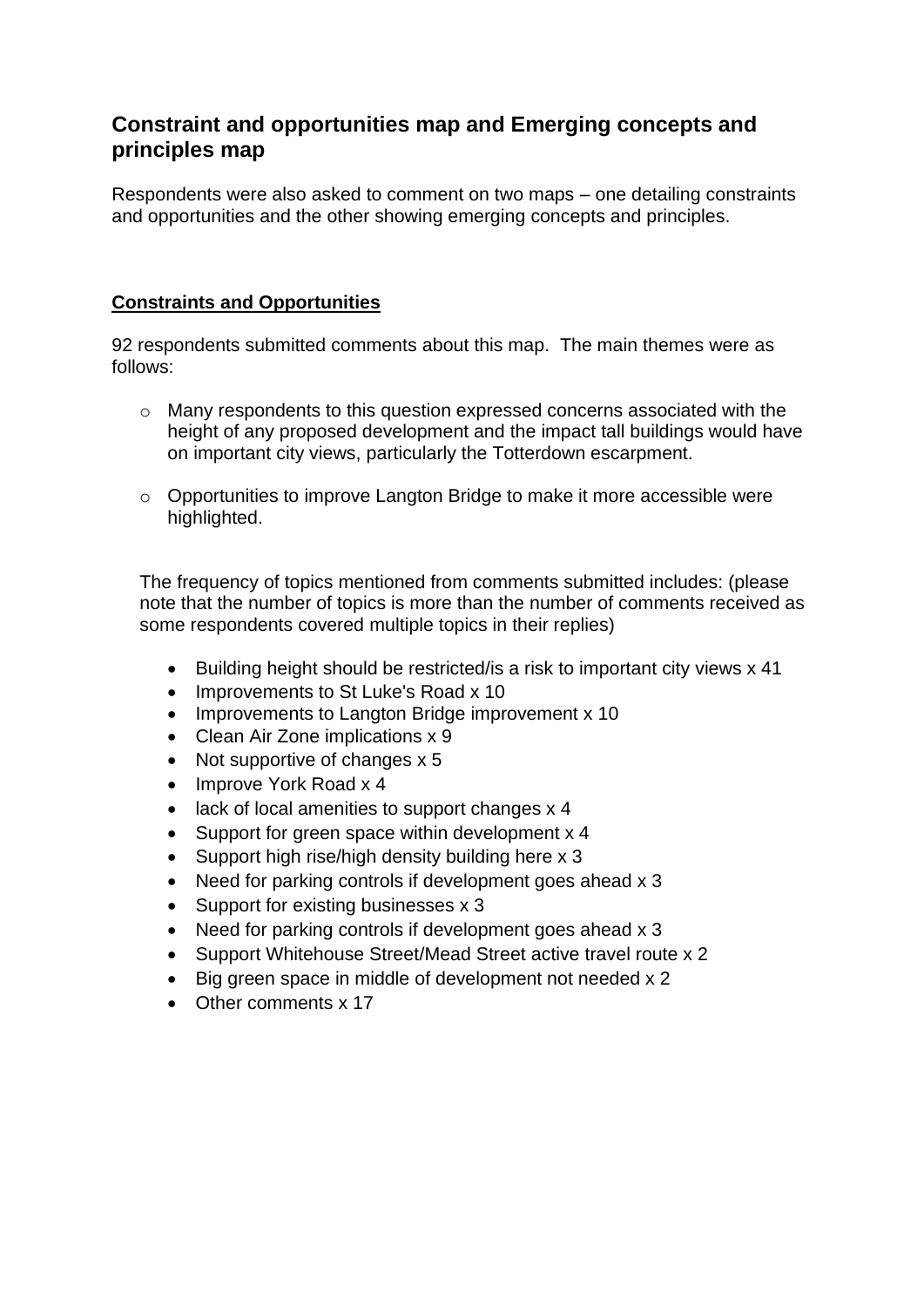

#### **Emerging concepts and principles map**

67 respondents submitted comments about this map. The main themes were as follows:

- o Concerns raised in answer to this question were broadly similar to those highlighted in other questions, including the need to consider appropriate community infrastructure/facilities, concerns about building heights, and a desire for more green space.
- o Comments also raised concerns about noise pollution within the proposed development.
- o Comments also raised concerns about what will happen to existing businesses that use the site.

The frequency of topics mentioned from comments submitted includes: (please note that the number of topics is more than the number of comments received as some respondents covered multiple topics in their replies)

- Infrastructure/community facilities/community cohesion needed x 17
- Travel/transport to other areas/York road x 6
- Industrial/pollution/noise concerns x 6
- More green space needed x 5
- Consider existing businesses x 5
- Mass transit x 4